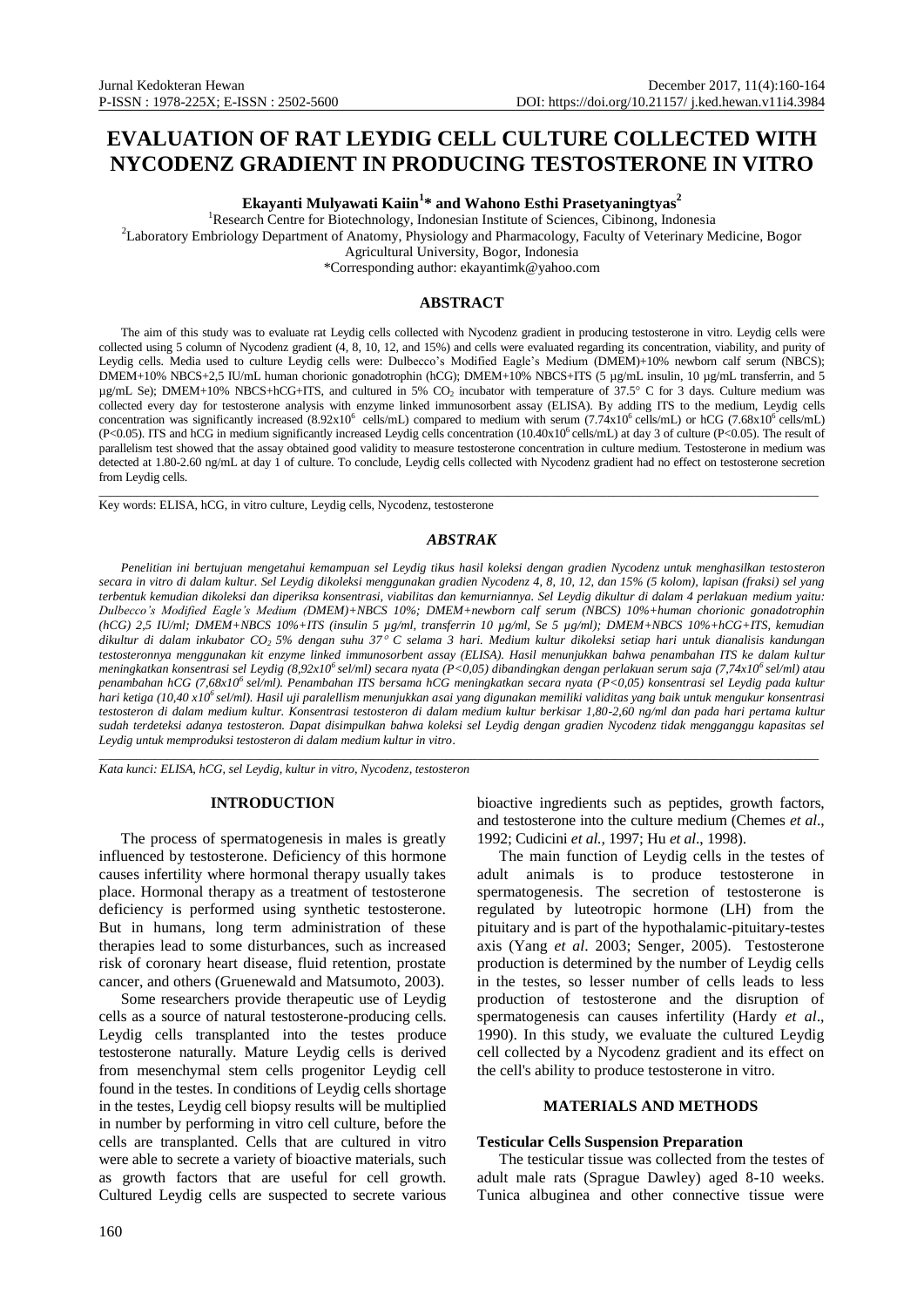removed, then, the testicular tissue was placed in a petri dish containing Dulbecco's phosphate buffer saline (DPBS) medium without Ca and Mg. The tissue was then washed 3 times with the DPBS medium supplemented with serum (newborn calf serum, NBCS) 0.1%. The testicular tissue sampling was carried out in aseptic procedure then inserted into tubes containing 1 mL of 0.04% collagenase and 10 ug/mL trypsin inhibitor in DPBS, and incubated in a water bath at a temperature of 34° C for 40 minutes. The cell suspension was diluted 4 times the initial volume with DPBS serum medium, and then it was allowed to stand for 2 minutes to let the cells settle. The supernatant fluid was collected and centrifuged at 200 g for 3 minutes. The cell pellet was washed 2 times using DPBS serum medium in the same way. Finally, the cell pellet was diluted with 500 µL of DPBS serum medium.

# **Leydig Cells Collection**

Leydig cell was collected using a modified Nycodenz gradient method of Nakayama *et al.* (1999). The cells were placed into a 5 column Nycodenz solution with a gradient of 4%, 8%, 10%, 12%, and 15%. Thereafter, the Nycodenz gradient column was centrifuged using a centrifuge rotor swing at a speed of 1,500 g for 10 minutes at room temperature. Layer of cells formed was collected and washed with DPBS+0.1% NBCS by centrifuged at 200 g for 3 minutes (3 times) and with DMEM+10% NBCS (2 times). The pellet cells were diluted with 500 µL of DMEM+10% NBCS.

## **In Vitro Culture**

A total of  $1x10^6$  cells/mL Leydig cells suspension were cultured in medium with treatment of: 1) DMEM +10% NBCS; 2) DMEM+10% NBCS+2.5 IU/mL human chorionic gonadotrophin (hCG); 3) DMEM+10% NBCS+5 µg/mL insulin, 10 µg/mL transferrin, 5 µg/mL Se (ITS); 4) DMEM+10% NBCS+hCG+ITS. The cells was then cultured in 5%  $CO<sub>2</sub>$  incubator at 37° C for 3 days. Media culture were collected every 24 hours until day 3, and then frozen and stored at -20 $\degree$  C.

## **Testosteron Concentration Measurement**

Testosterone concentration in culture medium was analyzed by enzyme linked immunosorbent assay (ELISA) using a commercial ELISA Testosterone kit (EIA 1559, DRG Diagnostic, Germany). Before the hormone analysis was performed, a parallelism assay was conducted to assess the validity of the assay used, as described by Gholib *et al*. (2016) and Pettit *et al*. (2007). Testosteron absorbance analysis reading was done using the ELISA reader (Biotek EL 808) that comes with Gen5 software.

# **Evaluation and Data Analysis**

Evaluation was carried out by calculating the concentration of cells using Neubauer hemocytometer (room count). The purity of Leydig cells was determined with  $3\beta$ -HSD staining which specifically stained the Leydig cells to purple-blue. Cell viability was tested using 4% trypan blue dye. Cells that died will become blue because of the damaged membrane. Each treatment was repeated 3 times. Data in Table 2 and Table 4 were statistically tested by analysis of variance (ANOVA) with 95% confidence level.

## **RESULTS AND DISCUSSION**

# **The Quality of Leydig Cells with Nycodenz Gradient Collection Results**

The quality of Leydig cells cultured in this study is shown in Table 1. Leydig cells with Nycodenz gradient collection results were qualified for culture because it has sufficient viability and high purity. Examination was performed to ensure the Leydig cells in the culture have good quality. Leydig cells collection can affect the ability of the Leydig cells to respond to stimulation factor on in vitro conditions (Hedger and Eddy, 1990).

Medium supplemented by ITS showed a significant increase in concentration of cells cultured for 3 days  $(8.92 \times 10^6 \text{ cells/mL})$   $(P<0.05)$  compared to serum supplemented  $(7.74x10^6$ cells/mL) or hCG supplemented medium  $(7.68 \times 10^6 \text{ cells/mL})$ . The hCG and ITS combined treatment increased Leydig cells concentration significantly at the end of culture  $(10.40x10^6 \text{ cells/mL})$  (P<0.05). ITS components were insulin, transferrin, and selenium which were a growth factor used as supplement to increase cell growth in culture. Insulin was a growth factor that played a role in the use of glucose and amino acids by cells, whereas transferrin had role in the binding of  $Fe<sup>2+</sup>$  to increase absorption of cell nutrient. Selenium was needed to

| <b>Table 1.</b> Isolated Leydig cells with Nycodenz gradient quality |             |
|----------------------------------------------------------------------|-------------|
| <b>Parameters</b>                                                    | Test result |
| Concentration $(x10^{\circ}$ cells/mL)                               | 375         |
| Viability (%)                                                        | 97.7        |
| Purity $(\% )$                                                       | 91.2        |

**Table 2**. Results of Leydig cell cultures for 3 days

|                              |                            | Parameters at H <sub>3</sub> culture |                   |
|------------------------------|----------------------------|--------------------------------------|-------------------|
| Culture medium treatment     | Concentration              | Viability                            | Purity            |
|                              | $(x10^6 \text{ cells/mL})$ | $(\%)$                               | (%)               |
| $DMEM+10\% NBCS$             | $7.74^{\rm a}$             | $92.0^{\circ}$                       | $88.8^{\circ}$    |
| $DMEM+10\% NBCS+hCG$         | 7.68 <sup>a</sup>          | $91.3^a$                             | $88.3^{a}$        |
| DMEM+10%NBCS+ITS             | $8.92^{b}$                 | $92.0^{\text{a}}$                    | 88.0 <sup>a</sup> |
| DMEM+10% NBCS+hCG+ITS<br>___ | $10.40^\circ$              | $92.6^{\circ}$                       | $88.5^{\circ}$    |

<sup>a, b, c</sup>Different superscripts within the same column indicates significant differences (P<0.05)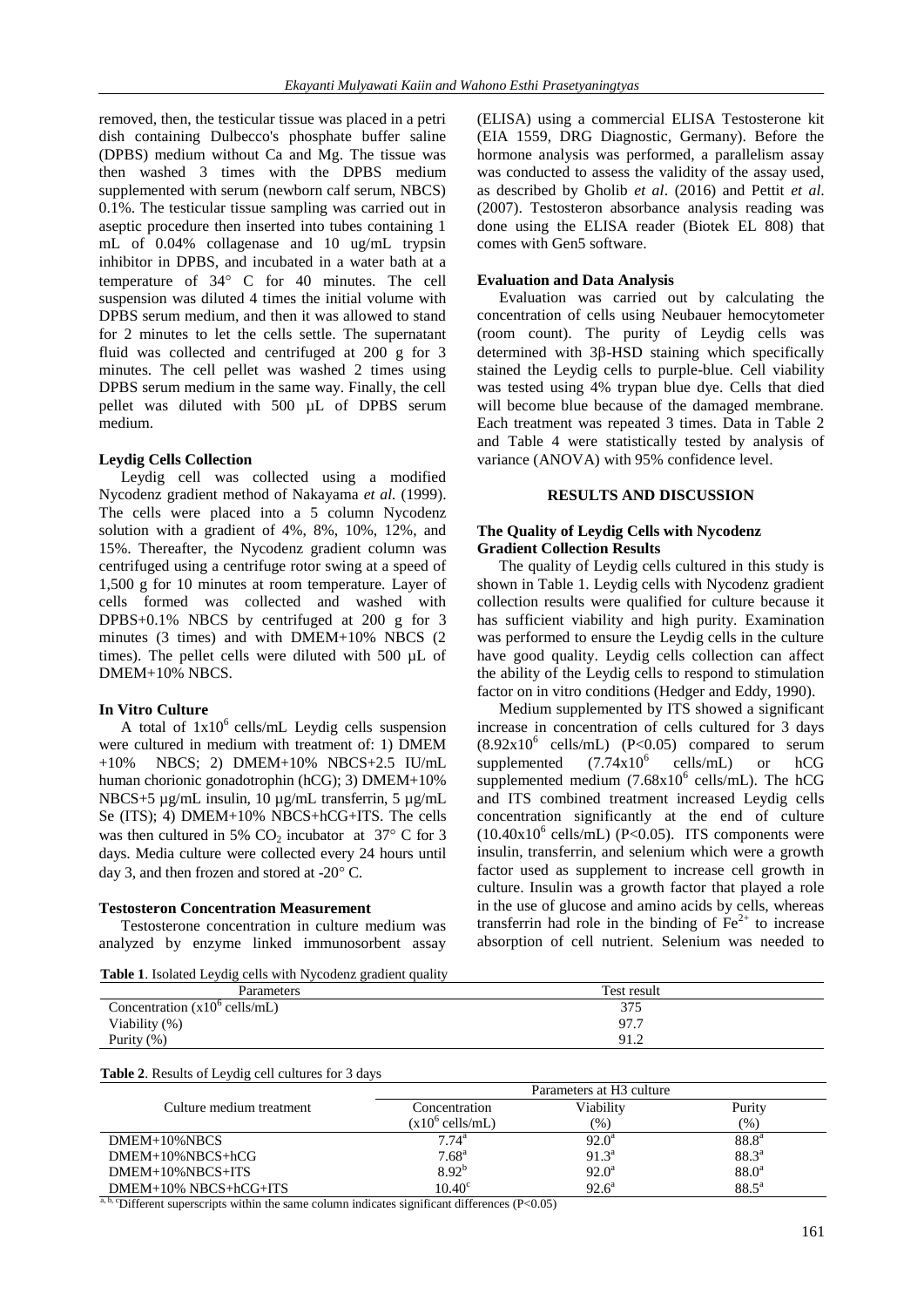

**Standard Concentration (ng/ml)/ Sample Dilution** 



| Table 4. The concentration of testosterone in the Leydig cells culture medium |  |  |  |
|-------------------------------------------------------------------------------|--|--|--|
|-------------------------------------------------------------------------------|--|--|--|

| Culture medium treatments |            | Testosterone concentrations (ng/mL) |                        |
|---------------------------|------------|-------------------------------------|------------------------|
|                           | H1 culture | H <sub>2</sub> culture              | H <sub>3</sub> culture |
| DMEM+10% NBCS             | 1.912      | 1.865                               | 2.159                  |
| DMEM+10% NBCS+hCG         | 2.48       | 2.098                               | 2.509                  |
| DMEM+10% NBCS+ITS         | 2.628      | 2.423                               | 2.442                  |
| DMEM+10% NBCS+hCG+ITS     | .801       | 844.                                | .935                   |

activate certain essential enzyme in the detoxification process, and in addition, selenium also plays a role in disabling free radicals (Maurer, 2005 as cited in Freshney, 2005). Those were the underlying reasons suspected to cause higher concentration of Leydig cell cultured in the ITS medium. In terms of its viability and purity, Leydig cell cultured from the four different medium showed no difference in percentage. The results showed that the quality of cultured Leydig cells were similar and were not influenced by hCG and ITS. The average purity of Leydig cells was 88%, this was because the cultured cells were the primary cultures isolated from the testis seminiferous tubule tissue, so the presence of any type of cell other than the Leydig cells were possible. Habert *et al.* (2001) stated that the proliferation of Leydig cell precursors were stimulated by growth factors such as insulin-like growth factor (IGF-I) and transforming growth factor (TGF- $\alpha$ ).

# **Testosteron Concentration in Leydig Cells Culture Medium**

Measurement of circulating testosterone concentrations using ELISA kits as used in this study was generally performed by sampling blood or plasma-derived component as samples. However, since the sample being tested were Leydig cell culture medium, we needed to do a parallelism test before the measurement to determine the appropriate standard curves to be used in this study. Parallelism test was performed to determine the standard concentration of testosterone in sample (culture medium) compared to a standard curve of testosterone that was available within the kit.

The standard value of absorbance and recovery of testosterone were shown in Table 3. Analysis results on a standard curve showed that the recovery rate of the standard measurement of testosterone was 99.7%. Parallelism test results were shown in Figure 1. Leydig cell culture medium sample dilution showed a parallel result to the standard curve of testosterone. The hormone concentrations measured were around 50% (30-70%) lower than the standard, so in the next measurement, no dilution of Leydig cells culture medium. Testosteron (17 β-hydroxy-4-androstene-3 one) was a steroid hormone secreted into the blood with a molecular weight (MW) of 288.47. The low measurement result might be caused by unavailability of Sertoli cells, other hormone and growth factor in vitro, since testosterone secretion in vivo was a series of processes involving those components. Those were the suspected reason of why the testosterone secretion by the Leydig cells was less than optimum than in vivo.

Results of the testosterone concentration measurement in the Leydig cells culture medium is shown in Table 4. Testosterone concentration in the culture medium had been detected from the first day of culture. Testosterone concentrations that existed in the medium containing hCG or ITS seemed to show a higher concentration than other treatments. On the second day, there appeared to be a decrease in testosterone levels, which was then followed by an increase on the third day of culture. The culture results indicated that hCG or ITS supplemented medium tended to produce more testosterone than other treatments. Leydig cells were generally collected using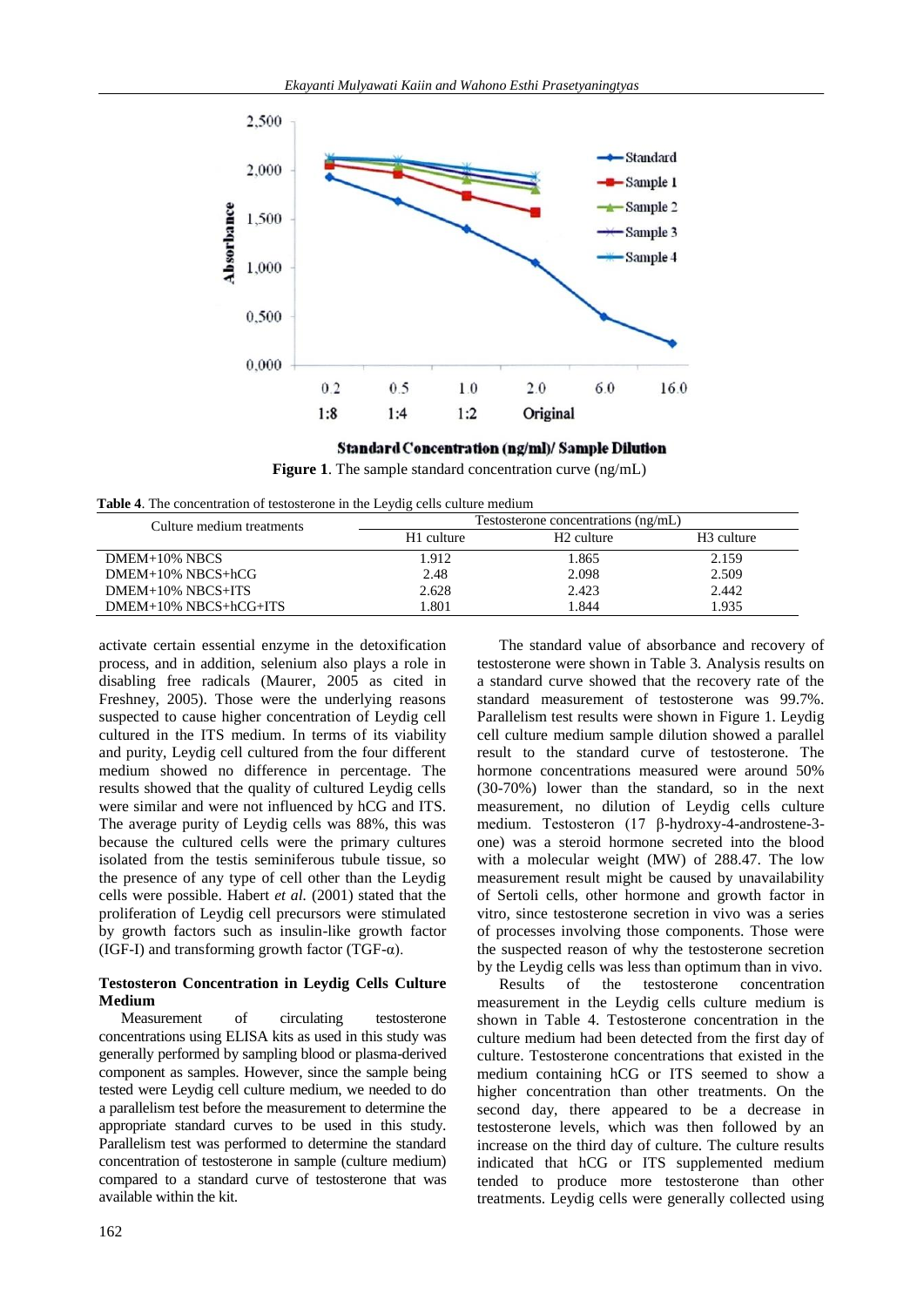*Ekayanti Mulyawati Kaiin and Wahono Esthi Prasetyaningtyas*

| Standard            | Concentration | Absorbance         | Measurement correction | Recovery |
|---------------------|---------------|--------------------|------------------------|----------|
|                     | (ng/mL)       | measurement result | result $(ng/mL)$       | $(\%)$   |
|                     | 0.1           | 2.129              | U. I                   | 100      |
|                     | 0.2           | 2.0085             | 0.2                    | 100      |
|                     | 0.5           | 1.7565             | 0.5                    | 100      |
|                     |               | 1,4775             | 1.0                    | 100      |
|                     |               | 1.105              | 2.1                    | 105      |
|                     |               | 0.82               | 3.7                    | 92.5     |
|                     |               | 0.472              | 8.2                    | 102.5    |
|                     | 16            | 0.261              | 15.6                   | 97.5     |
| Average<br>recovery |               |                    | 99.7                   |          |

Percoll gradient (Chemes *et al*., 1992; Bilinska *et al*., 2009) and resulted in Leydig cells purity of about 80- 90%. However, the discovery of Wakefield *et al*. (1982) reported that the Percoll gradient was cytotoxic to the cell and could cause a decrease in cell viability. Therefore, we used Nycodenz gradient as the isolation gradient of Leydig cell and the cell collection results were tested by their in vitro testosterone production capability in this study. In the short culture period of 3 hours, adult rat Leydig cells had been able to increase testosterone secretion stimulated by hCG (Hedger and Eddy, 1990).

Browning *et al*. (1982) stated that the Leydig cells in the culture were able to secrete testosterone for up to 72 hours. LH or hCG hormone was required for proliferation and differentiation of Leydig cells (Saez, 1994). LH stimulation and additions of growth factor such as IGF-1 was required to set the number of Leydig cells and increase the effect of LH on Leydig cells (Ge and Hardy, 1997). Increased concentration of testosterone in human Leydig cell culture medium occurred after the addition of hCG 1 IU/mL (Chemes *et al*., 1992; Bilinska *et al*., 1997). El-Sherbiny *et al*. (1994) made the addition of 5 IU hCG on Leydig cell culture medium of young rabbits and resulted in production of large amounts of testosterone  $(150 \text{ ng}/10^6)$ Leydig cells). The maximum dose of the hCG addition to stimulate testosterone secretion in vitro was 10 IU/mL (Hedger and Eddy, 1990). Leydig cell proliferation in culture could be improved by the addition of bioactive ingredients, such as ITS. Addition of 10 ug/mL transferrin and insulin could increase the in vitro testosterone production of fetal mice Leydig cells in culture medium for 24 and 48 hours (Pointis *et al*., 1984). Bernier *et al*. (1983) gave additional insulin (5 ug/mL) and hCG (1 IU/mL) into the culture of piglets Leydig cells and resulted in an increase of the testosterone synthesis compared to previous treatments where there is no addition of hCG. Increased testosterone concentrations in the ITS supplemented culture medium was probably due to higher number of Leydig cells in culture (Table 1). However, the lower testosterone concentration in case of hCG and ITS addition treatment, although the Leydig cells concentration was higher, indicated the need of further investigation since there might be other factors that could affect the result when the two materials were administered simultaneously in culture medium. Hedger and Eddy (1990) stated that there were several mechanisms that could affect the stimulation of Leydig

cells, namely: the specific number of Leydig cells in order to optimize the function of Leydig cells, the secretion of essential intermediate form factors that was required on the steroidogenesis pathway, as well as the secretion of stimulating factor by Leydig cells that regulated steroidogenesis. Moreover, the process required coordination with other factors secreted in vivo by other cells in the testes.

## **CONCLUSION**

In conclusion, Leydig cell collection with Nycodenz gradient did not affect testosterone production by the Leydig cells in culture from day one.

#### **REFERENCES**

- Bernier, M., W. Gibb, F. Haour, R. Collu, J.M. Saez, and J.R. Ducharme.1983. Studies with purified immature porcine Leydig cells in primary culture. **Biol. Reprod***.* 29:1172-1178.
- Bilinska, B., C. Genissel, and S. Carreau. 1997. Paracrine effect of seminiferous tubule factors on rat Leydig cell testosterone production: Role of cytoskeleton. **Biol. Cell.** 89:435-442.
- Bilinska, B., M. Kotula-Balak, and J. Sadowska. 2009. Morphology and function of human Leydig cells in vitro. Immunocytochemical and radioimmunological. **European J. Histochem***.* 53(1):35-42**.**
- Browning, J.Y., J.J. Heindel, and H.E. Grotjan Jr. 1982. Method for primary culture of purified Leydig cells isolated from adult rat testes. **J. Tissue Culture Methods.** 7(2):55-58.
- Chemes, H., S. Cigorraga, C. Bergada, H. Schteingart, R. Rey, and E. Pellizzari. 1992. Isolation of human Leydig cell mesenchymal precursors from patients with the androgen sensitivity syndrome: Testosteron Production and response to human chorionic gonadotrophin stimulation in culture. **Biol. Reprod***.* 46:793-801.
- Cudicini, C., H. Lejeune, E. Gomez, E. Bosmans, F. Ballet, J. Saez, and B. Jegou. 1997. Human Leydigs cells and Sertoli cells are producers of interleukin-1 and-6. **J. Clin. Endocrin. Metab.**  $82(5):1426-1433.$
- El-Sherbiny, A.M., S.O. Amin, C. Hernandez, and S. Carreau. 1994. The immature rabbit testis: Presence of two distinct populations of Leydig cells. **World Rabbit Sci**. 2(4):141-146.
- Freshney, R.I. 2005. **Culture of Animal Cells: A Manual of Basic Technique**. 5<sup>th</sup> end. John Wiley & Sons Inc. Publication, New Jersey.
- Ge, R.S. and M.P. Hardy.1997. Decrease cyclin A2 and increased cyclin G1 levels coincidence with loss proliferative capacity in rat Leydig cells during pubertal development. **Endocrinology.**  138:3719-3726.
- Gholib, S. Wahyuni, O.H. Kadar, M. Adam, T.M. Lubis, Azhar, M. Akmal, T.N. Siregar, T. Armansyah, T.P. Nugraha. 2016. Measurement of serum testosterone in kacang goat by using enzim-linked immunosorbent assay (ELISA) technique: The importance of kit validation. **J. Ked. Hewan.** 10(1):32-36.
- Gruenewald, D.A. and A.M. Matsumoto. 2003. Testosterone supplementation therapy for older men: Potential benefits and risks. **J. Am. Geriatr. Soc**. 51(1):101-115.